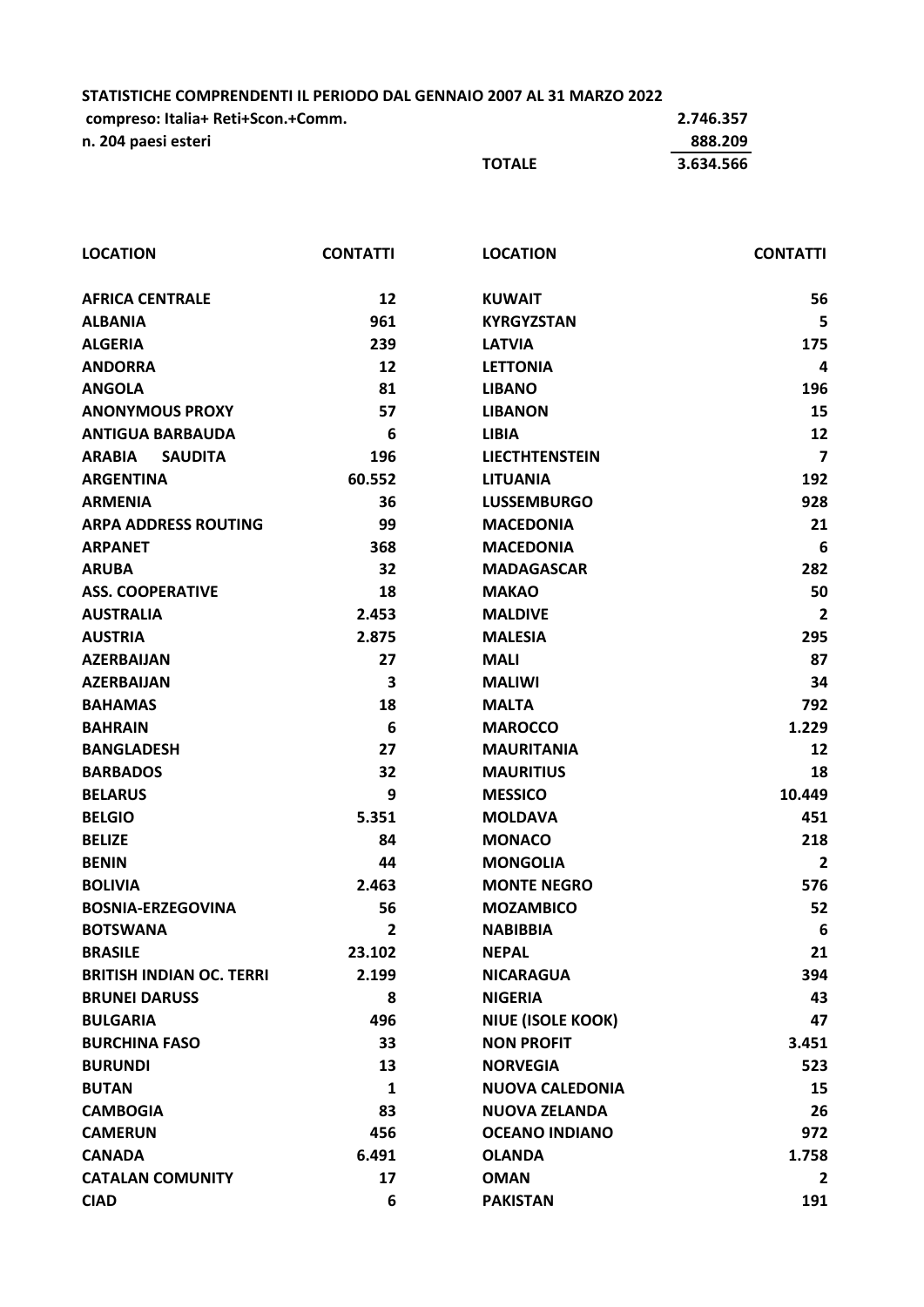| <b>CILE</b>                | 4.548          | PALESTINA TERR.OC.                | $\overline{2}$ |
|----------------------------|----------------|-----------------------------------|----------------|
| <b>CINA</b>                | 45.169         | <b>PANAMA</b>                     | 861            |
| <b>CIPRO</b>               | $\overline{2}$ | <b>PARAGUAY</b>                   | 18.671         |
| <b>CITTA' DEL VATICANO</b> | 12             | <b>PERU'</b>                      | 18.706         |
| <b>COLOMBIA</b>            | 20.408         | <b>POLINESIA FRANCESE</b>         | 21             |
| <b>COMMERCIALI</b>         | 935.072        | <b>POLONIA</b>                    | 5.984          |
| <b>CONGO</b>               | 33             | <b>PORTO RICO</b>                 | 140            |
| <b>COSTA D'AVORIO</b>      | 197            | <b>PORTOGALLO</b>                 | 2.459          |
| <b>COSTA RICA</b>          | 1.571          | <b>PROFESSIONAL</b>               | $\mathbf{2}$   |
| <b>CROAZIA</b>             | 234            | <b>QATAR</b>                      | 236            |
| <b>CUBA</b>                | 96             | <b>REGNO UNITO</b>                | 2.550          |
| <b>DANIMARCA</b>           | 1.826          | <b>REP.CECA</b>                   | 8.325          |
| <b>DJBAUTI</b>             | 2              | <b>REP.DOMENICANA</b>             | 2.581          |
| <b>DOMINICA</b>            | 2.058          | <b>REP.SLOVACCHIA</b>             | 205            |
| <b>EDUCATION</b>           | 77             | <b>RETI</b>                       | 356.014        |
| <b>EGITTO</b>              | 255            | <b>REUNION</b>                    | З              |
| <b>EL SALVADOR</b>         | 495            | <b>ROMANIA</b>                    | 4.982          |
| <b>EMIRATI ARABI</b>       | 389            | <b>RUANDA</b>                     | 20             |
| <b>ENTI GOVERNATIVI</b>    | 31             | <b>SAINT PIERRE AND MIQUELON</b>  | $\overline{2}$ |
| <b>ENTI INTERNAZIONALI</b> | 27             | <b>SAMOA</b>                      | 57             |
| <b>ENTI MILITARI</b>       | 4              | <b>SAN MARINO</b>                 | 177            |
| <b>EQUADOR</b>             | 18.500         | <b>SAO TOME' AND PRINCIP</b>      | 9              |
| <b>ERITREA</b>             | $\mathbf{1}$   | <b>SCONOSCIUTI</b>                | 178.988        |
| <b>ESTONIA</b>             | 159            | <b>SENEGAL</b>                    | 245            |
| <b>ETIOPIA</b>             | 58             | <b>SERBIA</b>                     | 204            |
| <b>FED.RUSSA-BELARUS</b>   | 86.472         | <b>SEYCHELLES</b>                 | 642            |
| <b>FIJI</b>                | 3              | <b>SINGAPORE</b>                  | 474            |
| <b>FILIPPINE</b>           | 524            | <b>SIRIA</b>                      | 30             |
| <b>FINLANDIA</b>           | 521            | <b>SLOVACCHIA</b>                 | 10             |
| <b>FRANCIA</b>             | 36.482         | <b>SLOVENIA</b>                   | 216            |
| <b>GABON</b>               | 13             | <b>SOMALIA</b>                    | $\mathbf{2}$   |
| <b>GENERICHE</b>           | 14.170         | <b>SPAGNA</b>                     | 8.506          |
| <b>GENERIS BUSINESS</b>    | 5              | <b>SRI LANKA</b>                  | 36             |
| <b>GEORGIA</b>             | 105            | <b>STATI UNITI</b>                | 114.847        |
| <b>GERMANIA</b>            | 88.966         | <b>SUD AFRICA-TANZANIA</b>        | 467            |
| <b>GHANA</b>               | 26             | <b>SUDAN</b>                      | 61             |
| <b>GIAMAICA</b>            | $\mathbf{1}$   | <b>SVEZIA</b>                     | 9.972          |
| <b>GIAPPONE</b>            | 3.872          | <b>SVIZZERA</b>                   | 32.702         |
| <b>GIBUTI</b>              | 16             | <b>TAIWAN</b>                     | 156            |
| <b>GIORDANIA</b>           | 32             | <b>TERRITORI BRITANNICI</b>       | 1.179          |
| <b>GRAN BRETAGNA</b>       | 8.517          | <b>TERRITORI PALESTINESI</b>      |                |
|                            | 945            |                                   | $\overline{2}$ |
| <b>GRECIA</b>              |                | <b>TERRITORIES SOUTHER FRENCH</b> | 872            |
| <b>GRENADA</b>             | $\mathbf{1}$   | <b>THAILANDIA</b>                 | 556            |
| <b>GUATEMALA</b>           | 3.212          | <b>TOGO</b>                       | 16             |
| <b>GUERNEY (6 B ISOLA)</b> | 3              | <b>TOKELAU</b>                    | 293            |
| <b>GUERNSEY</b>            | 18             | <b>TUNISIA</b>                    | 398            |
| <b>GUINEA</b>              | 28             | <b>TURCHIA</b>                    | 4.362          |
| <b>HAITI</b>               | 33             | <b>TUVALU</b>                     | 52             |
| <b>HONDURAS</b>            | 464            | <b>UCRAINA</b>                    | 10.717         |
| <b>HONG KONG</b>           | 1021           | <b>UGANDA</b>                     | 41             |